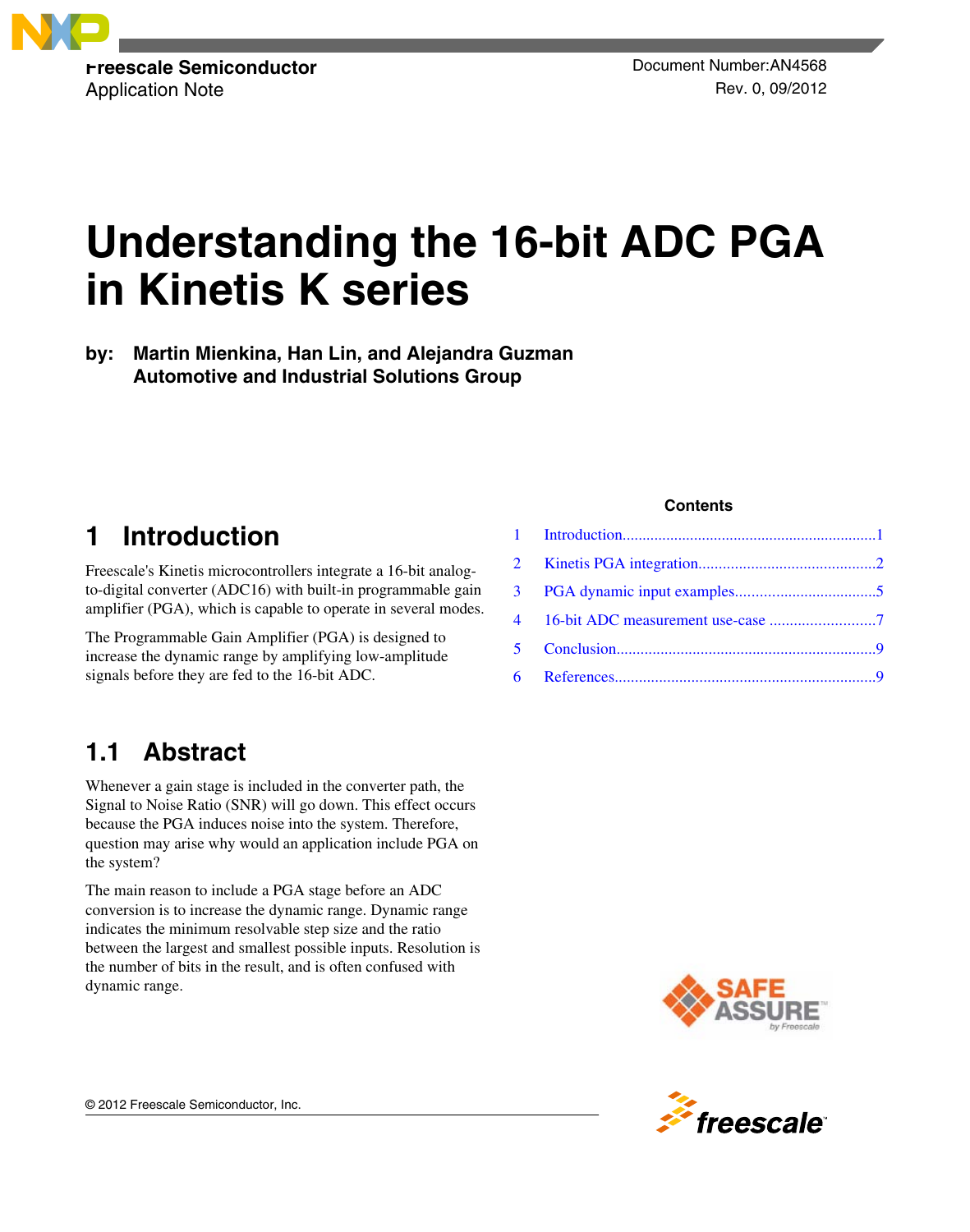<span id="page-1-0"></span>

**Kinetis PGA integration**

# **1.2 Objective**

This document describes technical observations and transfer functions of the ADC16 and ADC16-PGA measurement chains in typical measurement use-cases. The information provided in this application note has been validated by experimental measurements on TWR-K60N512 board.

# **2 Kinetis PGA integration**

Kinetis K series 72 MHz and 100 MHz microcontrollers feature up to two 16-bit ADCs. Each ADC contains a PGA channel for a total of two separate PGAs as shown in Figure 1.



### **Figure 1. Dual ADC PGA integration**

Kinetis K series120 MHz and 150 MHz have up to four ADCs. Each ADC contains a PGA channel for a total of four separate PGAs as shown in [Figure 2.](#page-2-0)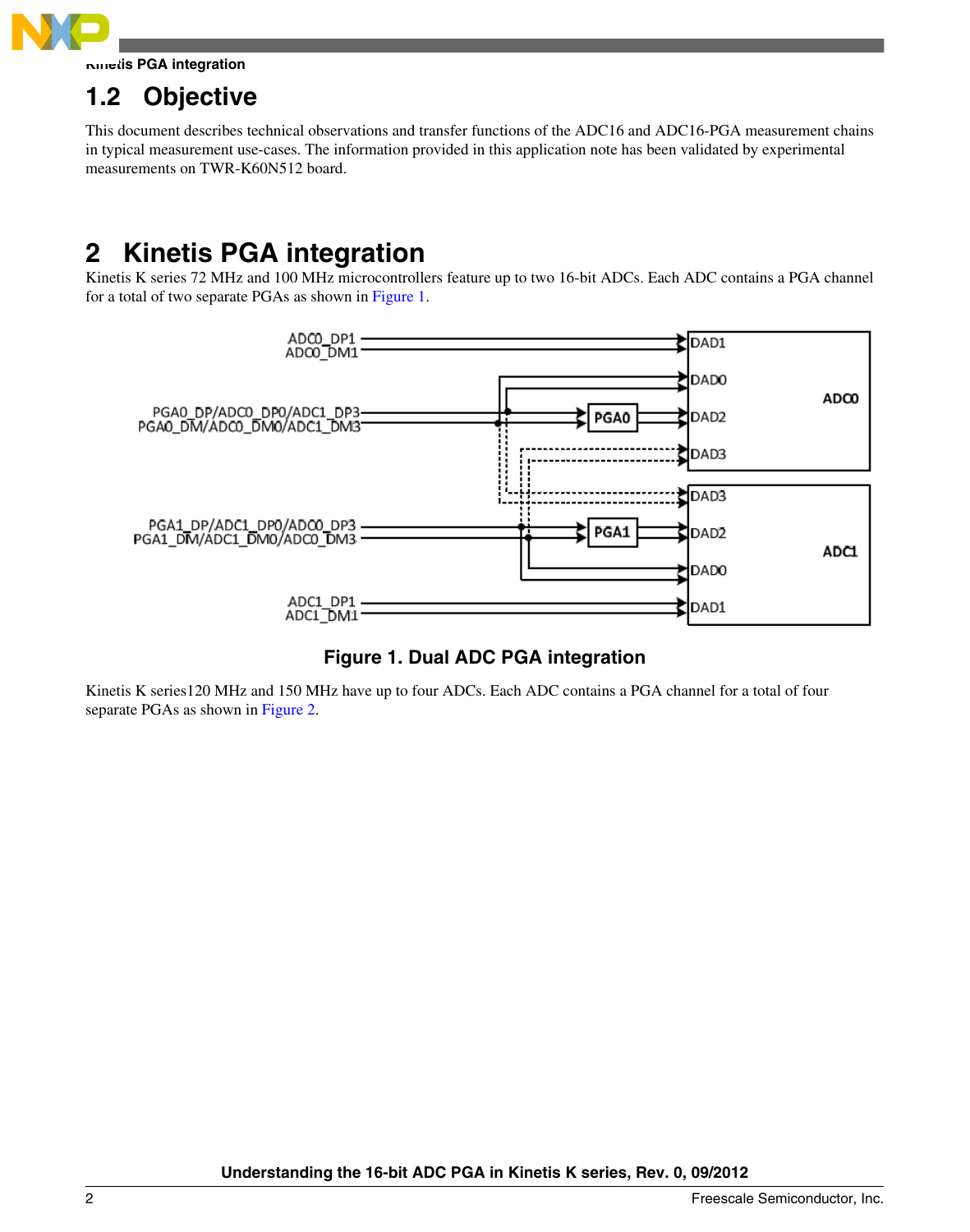<span id="page-2-0"></span>



**Figure 2. Quad ADC PGA integration**

### **2.1 PGA voltage range**

PGA reference option is the only 1.2 V V REF\_OUT source. The V<sub>REF\_OUT</sub> signal can either be driven by an external voltage source<sup>1</sup> via the  $V_{REF\_OUT}$  pin or from the output of the VREF module.

The PGA differential mode operation takes a differential input voltage. ADC results will be the amplified difference between PGA Differential Plus (PGA\_DP) and PGA Differential Minus (PGA\_DM) with the common mode correction.

Eqn. 1 shows that the PGA common mode voltage<sup>2</sup>,  $V_x$ , is set to 700 mV

$$
V_x = V_{REF} \times 0.583
$$
 Eqn. 1

The formula at Eqn. 2 describes the maximum PGA differential input signal swing<sup>[3](#page-3-0)</sup> for the ADC16-PGA

2. The expected variations of the PGA common mode voltage are in the range  $+-15-20$  mV. Those variations are caused by PGA common mode control circuit. The increase of common mode voltage causes decrease of the maximum differential input swing, expressed by Eqn. 2

### **Understanding the 16-bit ADC PGA in Kinetis K series, Rev. 0, 09/2012**

<sup>1.</sup> Ensure that the VREF module is disabled when an external voltage is used (applied at the V<sub>REFOUT</sub> pin) instead of the VREF module.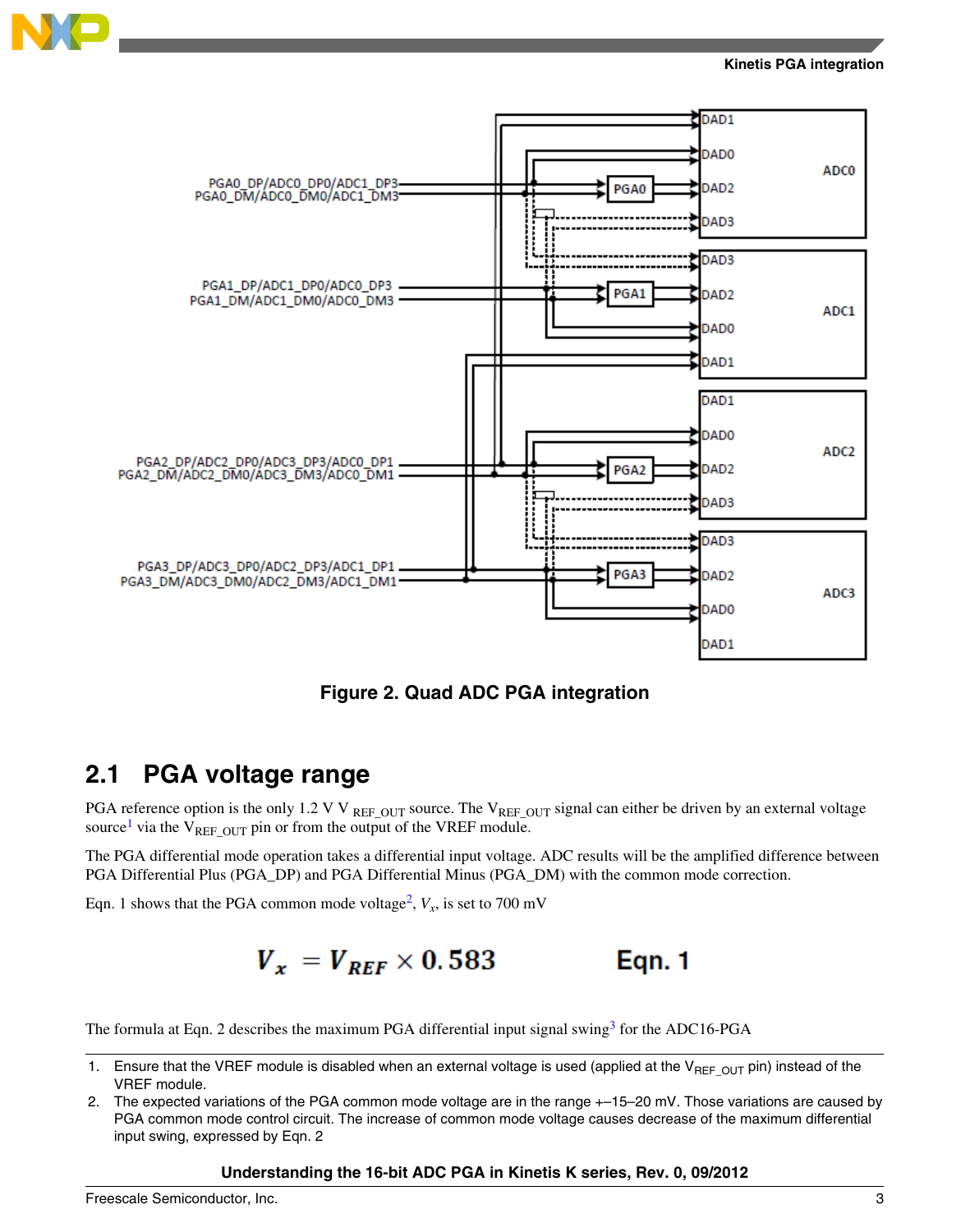<span id="page-3-0"></span>**Kinetis PGA integration**

$$
V_{ppADC,DIF} = \frac{\min(V_x - 0.2, V_{VREF} - V_x) \times 4}{\text{Gain}} \qquad \text{Eqn. 2}
$$

where:  $V_x$  is 700 mV

*VVREF*is 1.2 V

Gain represents the possible PGA gains (1, 2, 4, 8, 16, 32, 64)

Theoretically,16-bit ADC digital output range can be calculated by

$$
ADC_{OUT} = \left(\frac{V_{ppADC,DIF}}{2 \times V_{VREF}}\right) \times Gain \times 2^N
$$
 Eqn. 3

where:*N* is the number of bits (resolution) selected for the current conversion PGA\_DP and PGA\_DM peak-to-peak maximum permitted voltages

$$
V_{ppDP,ppDM} = \frac{V_{ppADC,DIF}}{2}
$$
 Eqn. 4

where:  $V_{ppDP,ppDM}$  is the peak-to-peak voltage at the PGA inputs

*VPPADC,DIF* is the peak-to-peak PGA differential input swing

*VppDP* is the maximum peak-to-peak voltage at the PGA plus-side input pin

*VppDM* is the maximum peak-to-peak voltage at the PGA minus-side input pin

*VREFPGA* is the PGA voltage reference ( $V_{REF\;OUT}$ )

Table 1 summarizes differential input signal swing and respective digital output range of the ADC16 for all PGA gain stages.

| PGA Gain    | V <sub>PPADC, DIF</sub> | ADC <sub>OUT</sub> |
|-------------|-------------------------|--------------------|
| $\times$ 01 | 2000 mV                 |                    |
| $\times 02$ | 1000 mV                 |                    |
| $\times 04$ | 500 mV                  |                    |
| $\times 08$ | 250 mV                  | 54613 LSB          |
| $\times$ 16 | 125 mV                  |                    |
| $\times$ 32 | 62.5 mV                 |                    |
| $\times 64$ | 31.25 mV                |                    |

### **Table 1. PGA input ranges**

<sup>3.</sup> Formula describes maximum differential input swing taking into account the overall ADC16-PGA measurement chain. Note that it differs from datasheet formula, *VPPADC,DIF*=((min(*V<sup>x</sup>* ,*VDDA* – *V*<sup>x</sup> ) – 0.2) ×4)/*Gain*, which expresses PGA maximum differential input swing.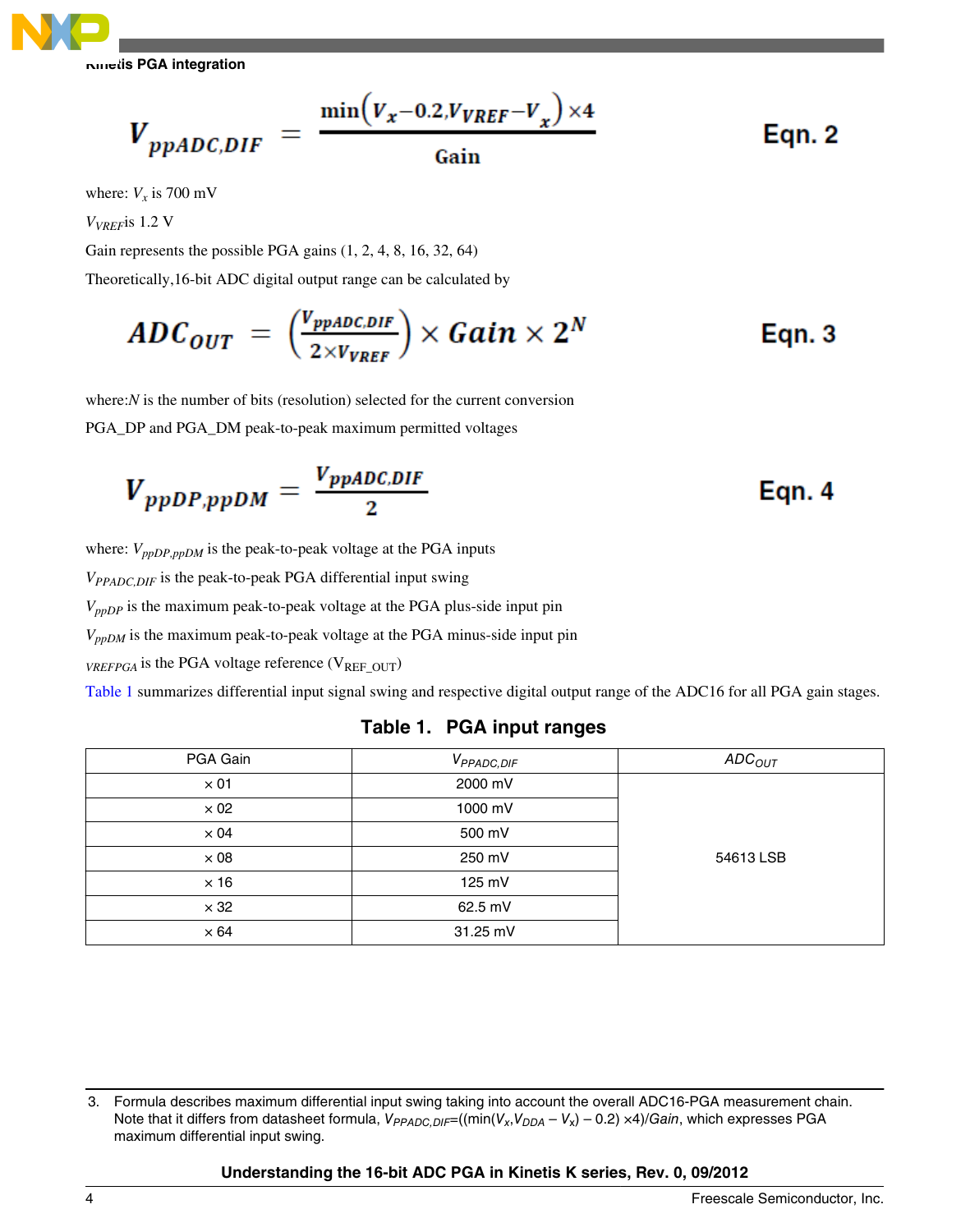<span id="page-4-0"></span>

# **3 PGA dynamic input examples**

The following sections show the maximum differential input swing of the ADC16-PGA measurement chain using two different PGA gain stage settings. For the first, PGA gain is set to one (x1), then measurement is made with PGA gain set to the maximum gain (x64).

# **3.1 PGA enable (gain = 01)**

A differential 2000 mVpp sinusoidal signal is applied on the positive (PGA\_DP) and negative (PGA\_DM) inputs of the PGA. Both ADC16 and PGA have been set to 1.2 V reference driven by the internal VREF module (measured reference voltage 1.1972 V). When the PGA gain is set to 1, the experiment shows what is in Figure 3.



### **Figure 3. Differential input waveform setup (PGA enable, gain = 01)**

At the PGA output, the common voltage is switched to 700 mV. Because the inputs are always corrected to the PGA common voltage, it does not matter if PGA\_DP and PGA\_DM go above 1.2 V, as long as the signal swing is inside the permitted value as shown in [Table 1.](#page-3-0)

The ADC16 output range for differential sine waveform input 2000 mVpp PGA gain of 1 is shown in [Figure 4](#page-5-0).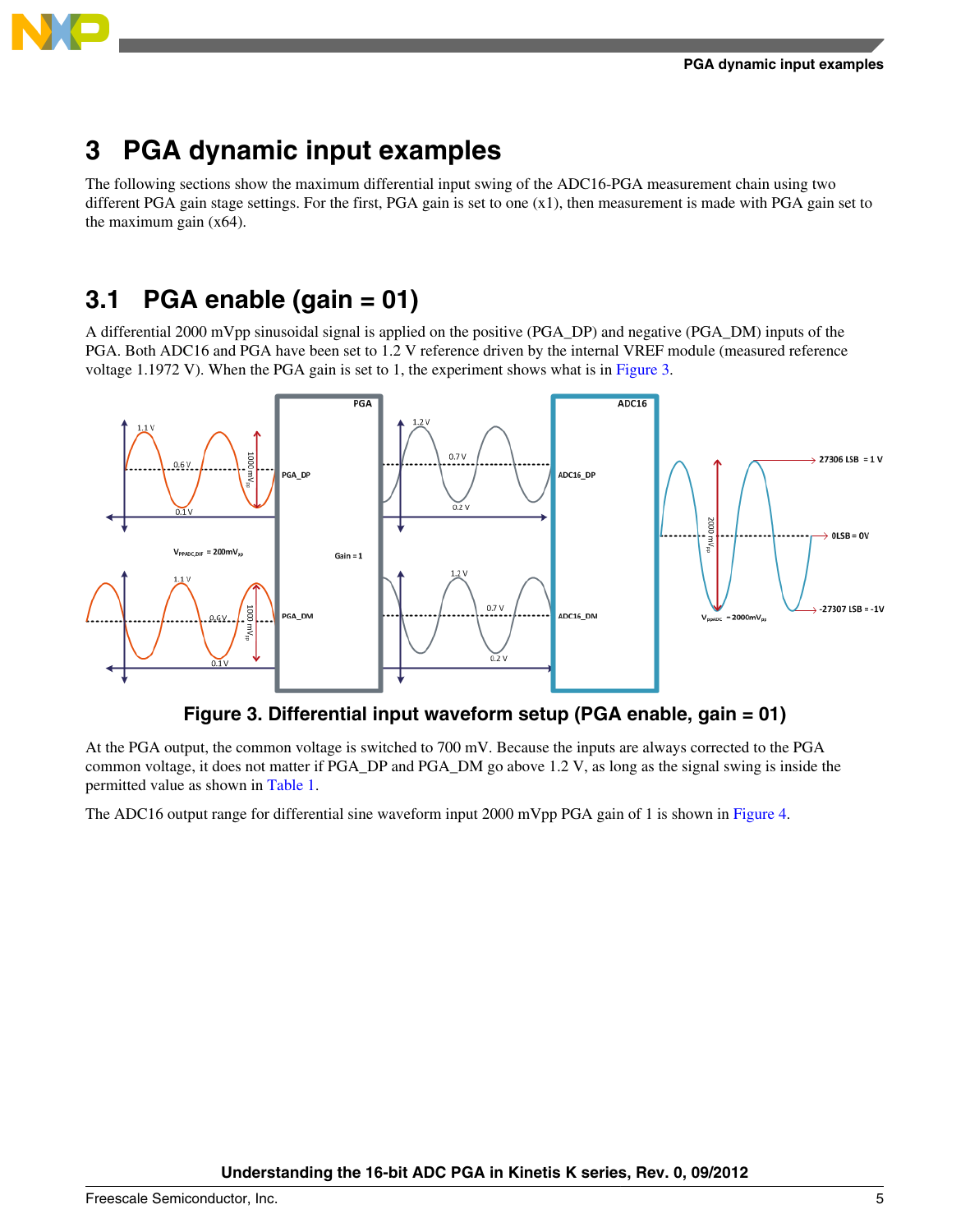<span id="page-5-0"></span>

**PGA dynamic input examples**



**Figure 4. Digital output range at full input swing (PGA enable, gain = 01)**

The range of the ADC digital output codes is 53369 LSB. It is close to the expected digital output range (54613 LSB) given in [Table 1.](#page-3-0)

## **3.2 PGA enable (gain = 64)**

A differential 31.25 mVpp sinusoidal signal has been applied on the positive and negative inputs of the PGA. Both ADC16 and PGA have been set to 1.2 V reference driven by the internal VREF module (measured reference voltage 1.1972 V). The PGA gain was set to 64. The experiment setup is shown in Figure 5.



**Figure 5. Differential input waveform setup (PGA enable, gain = 64)**

**Understanding the 16-bit ADC PGA in Kinetis K series, Rev. 0, 09/2012**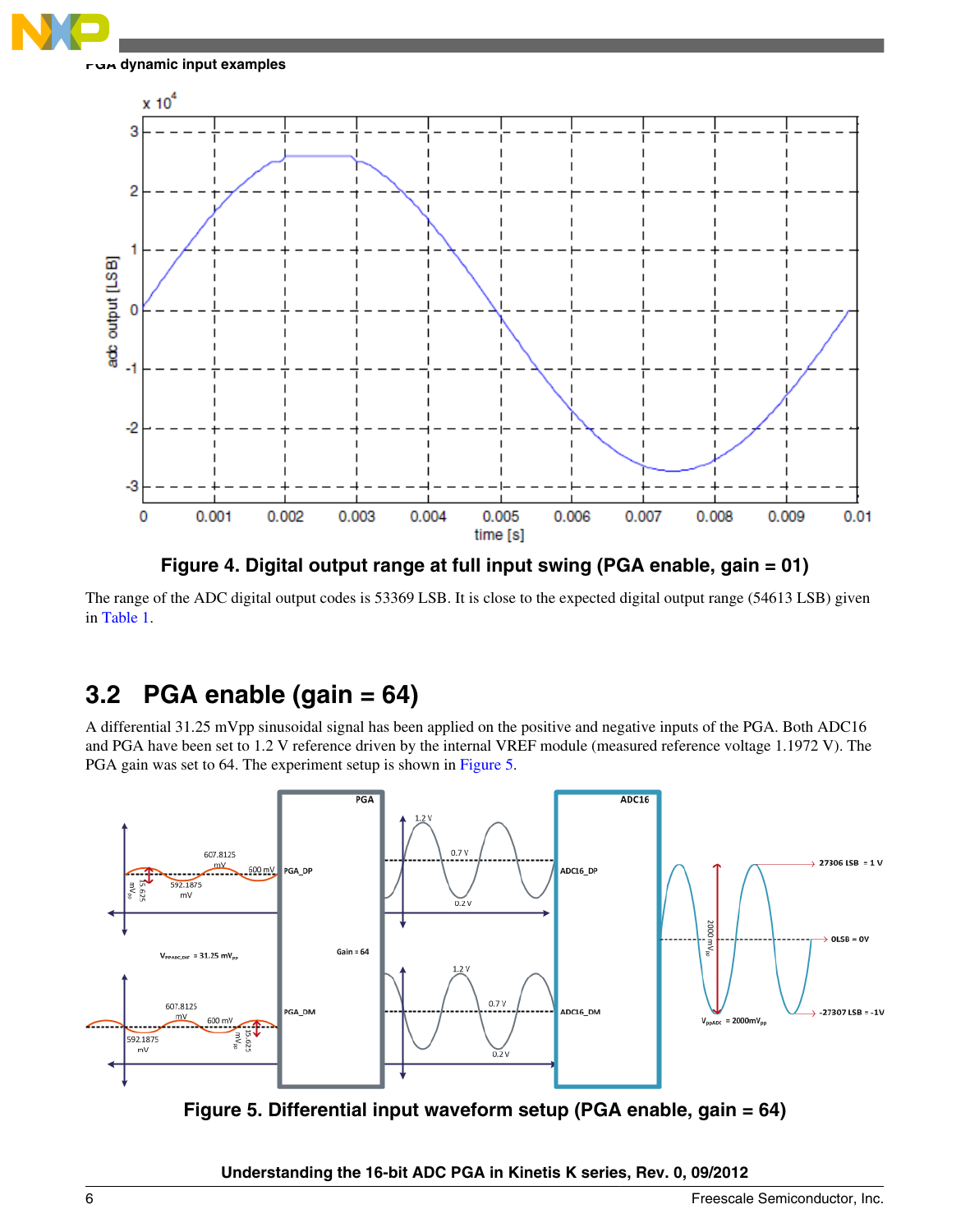<span id="page-6-0"></span>

The ADC16 output range for differential sine waveform input 31.25 mVpp PGA gain of 64 is shown in Figure 6.



**Figure 6. Digital output range at full input swing (PGA enable, gain = 64)**

The ADC digital output code range measured on the ADC is 53489 LSB, which is close to the theoretical range of 54613 LSB shown in [Table 1](#page-3-0).

## **4 16-bit ADC measurement use-case**

This section shows typical ADC16 differential measurement use-casewith PGA disable. The purpose of this experiment is to show the tradeoffs between ADC16 differential measurements and PGA-ADC16 conversions.

[Figure 7](#page-7-0) shows a differential 2400 mVpp sinusoidal signal applied to an ADC16 differential inputs with PGA bypassed. The ADC16 voltage reference is set to 1.2 V driven by the internal VREF module (measured reference voltage 1.1972 V)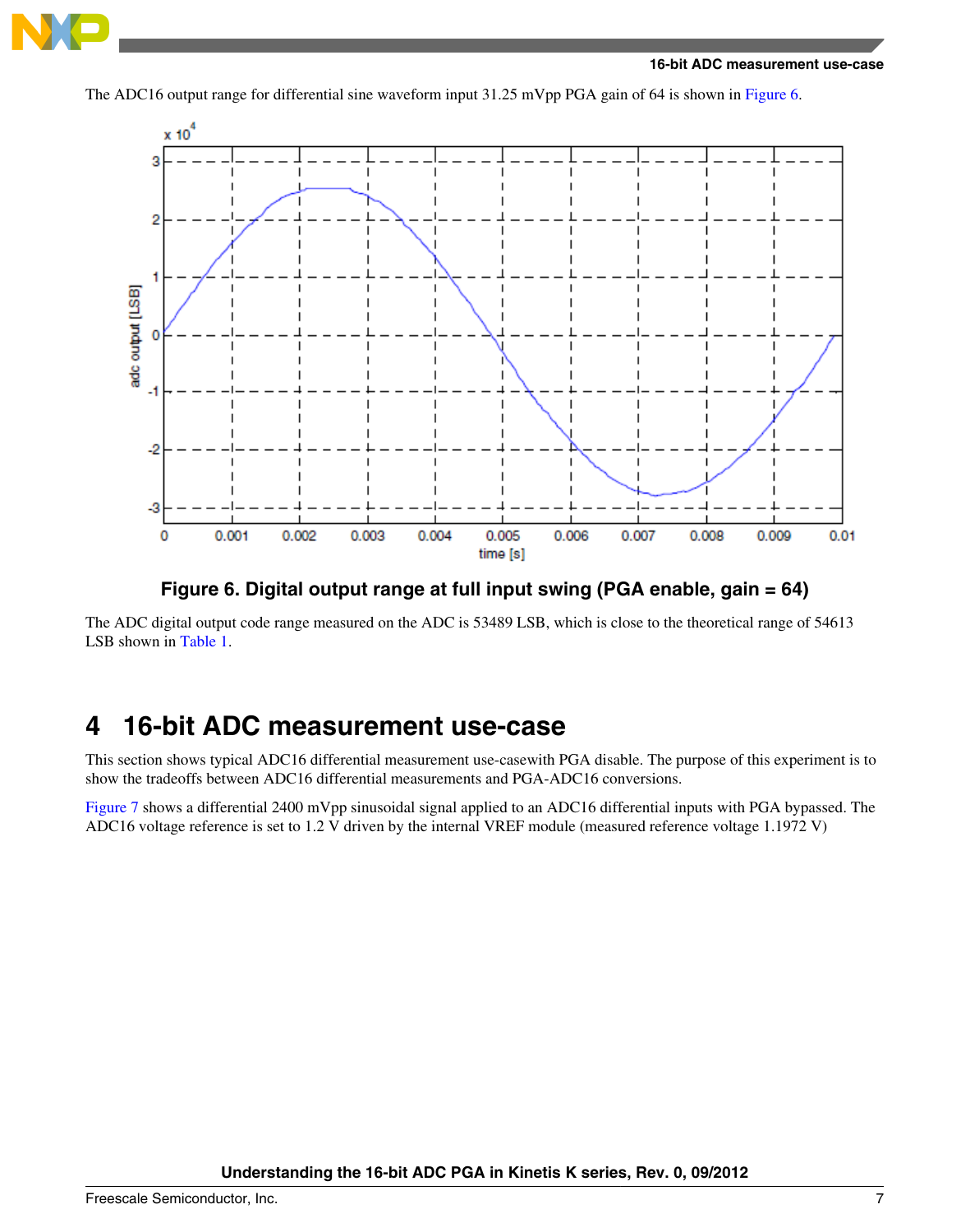<span id="page-7-0"></span>



The ADC16 output range for differential sine waveform input 2.4 Vpp is shown in Figure 8.



**Figure 8. Digital output range at full input swing (PGA disable)**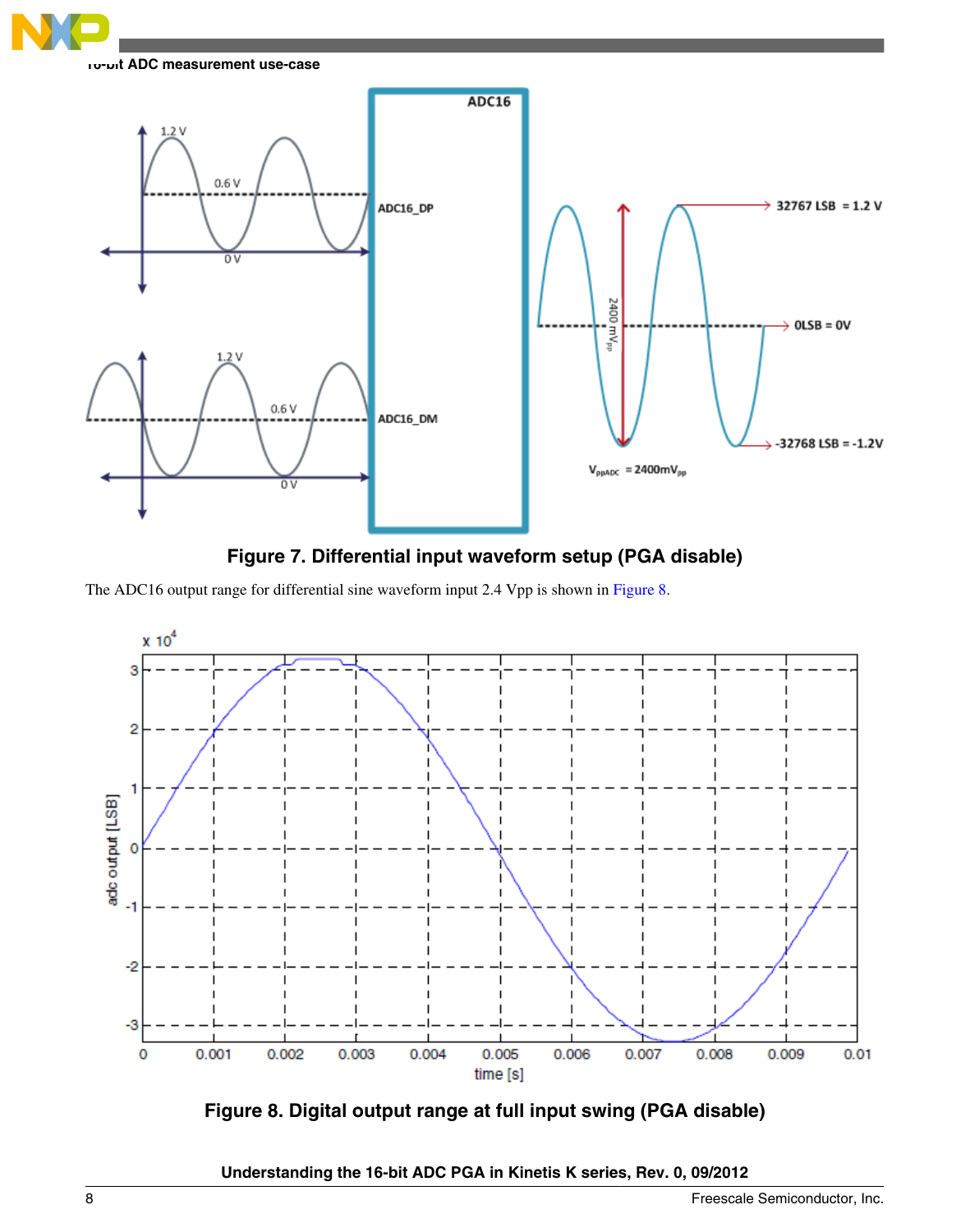

<span id="page-8-0"></span>The ADC digital output code range measured on the ADC is 64753 LSB, which is close to the theoretical range of 65536 LSB shown in [Table 1](#page-3-0).

# **5 Conclusion**

The comparison of input signal swings and maximum digital output ranges of typical ADC16 measurement use-cases has been performed.

When amplifiers are used the application needs to take into account that there are no ideal responses, accuracy lost or error will always be present. Kinetis PGA has a common mode voltage reference different to the ideal VREF/2 and there is also an offset error VOFS.

Therefore, the theoretical input swing is higher when PGA is disabled – see Table 2 (bold entries). Although ADC16 with PGA disabled increases the input swing, dynamic range will always be the same because there is no pre-amplification stage.

| Use-Case                                                   | V <sub>PPADC, DIF</sub> | Theoretical ADC <sub>OUT</sub> | Measure ADC <sub>OUT</sub> |
|------------------------------------------------------------|-------------------------|--------------------------------|----------------------------|
| ADC16-PGA<br><b>MEASUREMENT (PGA</b><br>enabled, gain=x64) | 31.25 mVpp              | 54613 LSB                      | 53489 LSB                  |
| ADC16-PGA<br><b>MEASUREMENT (PGA</b><br>enabled, gain=x01) | 2000 mVpp               | 54613 LSB                      | 53369 LSB                  |
| ADC16 MEASUREMENT<br>(PGA disabled)                        | 2400 mVpp               | 65536 LSB                      | 64753 LSB                  |

**Table 2. PGA impact on 16-bit ADC input voltage range**

Conversion results, obtained from ADC16 result registers, shown at [Figure 4,](#page-5-0) [Figure 6](#page-6-0), and [Figure 8](#page-7-0) show difference between theoretical and measurement values. ADC16 results in conversion error when positive input is near upper rail reference voltage. It occurs only in 16-bit differential mode while other modes of operation are unaffected. Such behavior of the analog converter, its root cause and workaround is known and described under errata e3863<sup>4</sup>. The conversion error attributed to given errata can be considered as the deviation between "ADC<sub>OUT</sub> Theoretical" and "ADC<sub>OUT</sub> Measure" – see Table 2.

# **6 References**

Freescale's "KINETIS\_4N30D - Mask Set Errata for Mask 4N30D", Rev.15 MAY 2012, available in [freescale.com](http://www.freescale.com/files/microcontrollers/doc/errata/KINETIS_4N30D.pdf)

### **Understanding the 16-bit ADC PGA in Kinetis K series, Rev. 0, 09/2012**

<sup>4.</sup> Freescale's "KINETIS\_4N30D - Mask Set Errata for Mask 4N30D", Rev.15 MAY 2012, [freescale.com](http://www.freescale.com/files/microcontrollers/doc/errata/KINETIS_4N30D.pdf)